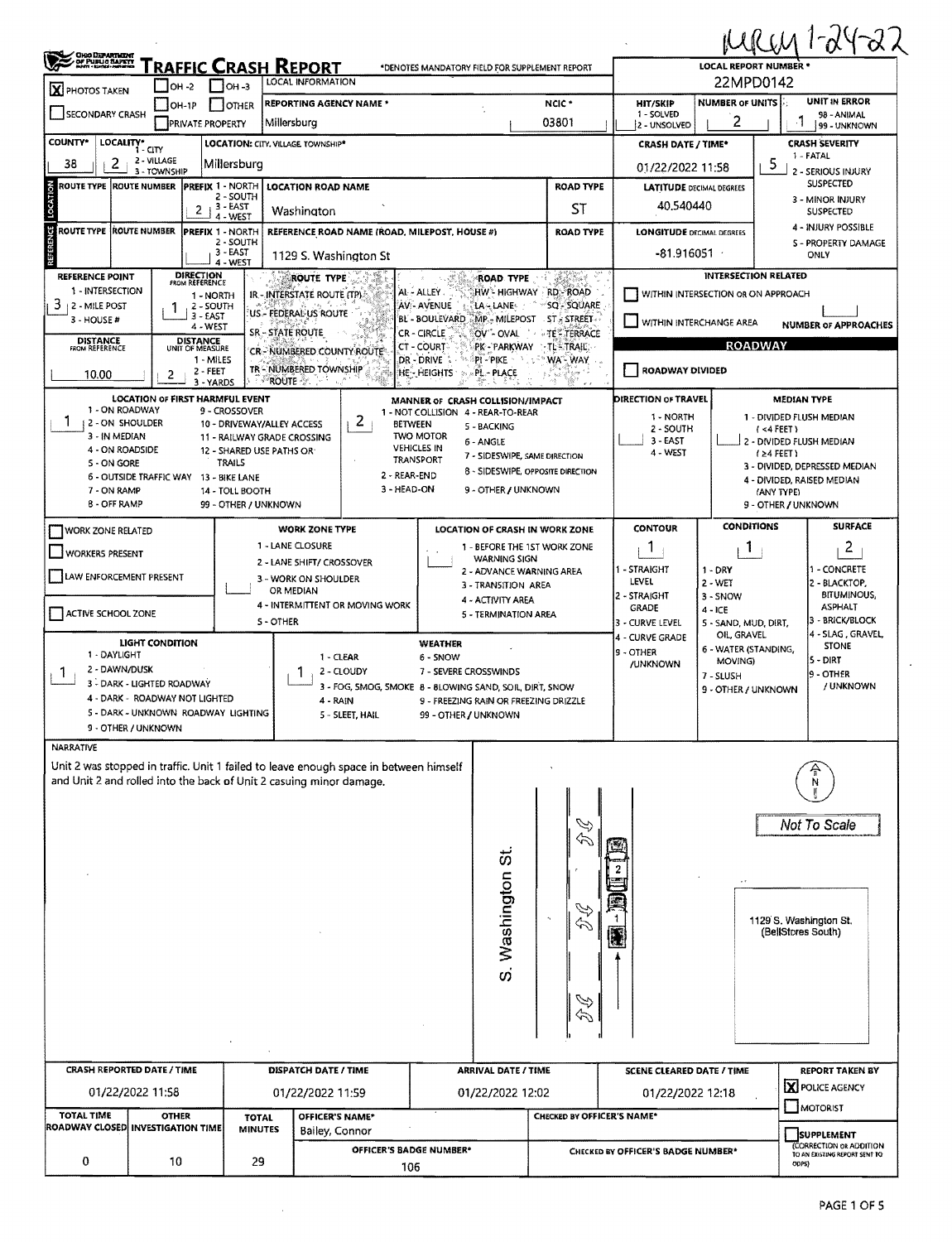|                                | <b>ONO DEPARTMENT</b><br>OF PUBLIC BAPETT                                                                                                                                                                                           |                                                                        | <b>LOCAL REPORT NUMBER</b>                                                                                        |                                                                                 |                                                             |                                                                   |                                                                                     |                                                                      |  |  |  |  |
|--------------------------------|-------------------------------------------------------------------------------------------------------------------------------------------------------------------------------------------------------------------------------------|------------------------------------------------------------------------|-------------------------------------------------------------------------------------------------------------------|---------------------------------------------------------------------------------|-------------------------------------------------------------|-------------------------------------------------------------------|-------------------------------------------------------------------------------------|----------------------------------------------------------------------|--|--|--|--|
|                                |                                                                                                                                                                                                                                     |                                                                        |                                                                                                                   |                                                                                 |                                                             |                                                                   | 22MPD0142                                                                           |                                                                      |  |  |  |  |
| UNIT#                          | OWNER NAME: LAST, FIRST, MIDDLE (CI SAME AS ORIVER)                                                                                                                                                                                 |                                                                        |                                                                                                                   |                                                                                 |                                                             | OWNER PHONE:INCLUDE AREA CODE (E) SAME AS DRIVER)                 |                                                                                     | DAMAGE                                                               |  |  |  |  |
|                                | DAVIS, KEVIN, M                                                                                                                                                                                                                     |                                                                        |                                                                                                                   |                                                                                 | 614-551-8447                                                |                                                                   |                                                                                     | <b>DAMAGE SCALE</b>                                                  |  |  |  |  |
|                                | OWNER ADDRESS: STREET, CITY, STATE, ZIP (□ SAME AS DRIVER)<br>701 N. MARKET ST., SHREVE, OH, 44676                                                                                                                                  |                                                                        |                                                                                                                   |                                                                                 |                                                             |                                                                   | 1 - NONE<br>3 - FUNCTIONAL DAMAGE<br>-2<br>2 - MINOR DAMAGE<br>4 - DISABLING DAMAGE |                                                                      |  |  |  |  |
|                                | COMMERCIAL CARRIER: NAME, ADDRESS, CITY, STATE, ZIP                                                                                                                                                                                 |                                                                        |                                                                                                                   | COMMERCIAL CARRIER PHONE: INCLUDE AREA CODE                                     |                                                             |                                                                   | 9 - UNKNOWN                                                                         |                                                                      |  |  |  |  |
|                                |                                                                                                                                                                                                                                     |                                                                        |                                                                                                                   |                                                                                 |                                                             |                                                                   | DAMAGED AREA(S)                                                                     |                                                                      |  |  |  |  |
|                                | LP STATE LICENSE PLATE #                                                                                                                                                                                                            |                                                                        | <b>VEHICLE IDENTIFICATION #</b>                                                                                   |                                                                                 | <b>VEHICLE YEAR</b>                                         | <b>VEHICLE MAKE</b>                                               |                                                                                     | INDICATE ALL THAT APPLY                                              |  |  |  |  |
| он                             | JAN3143                                                                                                                                                                                                                             |                                                                        | 1D7RV1GP2BS660913                                                                                                 |                                                                                 | 2011                                                        | DODGE                                                             |                                                                                     |                                                                      |  |  |  |  |
| <b>X</b> INSURANCE             | <b>INSURANCE COMPANY</b><br><b>NATIONWIDE</b>                                                                                                                                                                                       |                                                                        | <b>INSURANCE POLICY #</b><br>9234J 338340                                                                         |                                                                                 | <b>COLOR</b><br><b>BLK</b>                                  | <b>VEHICLE MODEL</b><br>RAM                                       |                                                                                     |                                                                      |  |  |  |  |
|                                | <b>TYPE OF USE</b>                                                                                                                                                                                                                  |                                                                        | US DOT #                                                                                                          |                                                                                 | TOWED BY: COMPANY NAME                                      |                                                                   |                                                                                     |                                                                      |  |  |  |  |
| COMMERCIAL                     | GOVERNMENT                                                                                                                                                                                                                          | IN EMERGENCY<br><b>RESPONSE</b>                                        |                                                                                                                   |                                                                                 |                                                             |                                                                   |                                                                                     |                                                                      |  |  |  |  |
| <b>INTERLOCK</b><br>DEVICE     |                                                                                                                                                                                                                                     | # OCCUPANTS                                                            | VEHICLE WEIGHT GVWR/GCWR<br>$1 - 510K$ LBS.                                                                       |                                                                                 | <b>HAZARDOUS MATERIAL</b><br>MATERIAL<br>CLASS <sup>#</sup> | PLACARD ID#                                                       |                                                                                     |                                                                      |  |  |  |  |
| EQUIPPED                       | HIT/SKIP UNIT                                                                                                                                                                                                                       |                                                                        | 2 - 10.001 - 26K LBS.<br>3 - > 26K LBS.                                                                           |                                                                                 | RELEASED<br>PLACARD                                         |                                                                   |                                                                                     |                                                                      |  |  |  |  |
|                                | 1 - PASSENGER CAR                                                                                                                                                                                                                   | 6 - VAN (9-15 SEATS)                                                   | 12 - GOLF CART                                                                                                    |                                                                                 | 18 - LIMO (LIVERY VEHICLE)                                  | 23 - PEDESTRIAN/SKATER                                            |                                                                                     | 12                                                                   |  |  |  |  |
|                                | 2 - PASSENGER VAN<br>(MINIVAN)                                                                                                                                                                                                      | 7 - MOTORCYCLE 2-WHEELED<br>8 - MOTORCYCLE 3-WHEELED                   | 13 - SNOWMOBILE<br>14 - SINGLE UNIT                                                                               | 20 - OTHER VEHICLE                                                              | 19 - BUS (16+ PASSENGERS)                                   | 24 - WHEELCHAIR (ANY TYPE)<br>25 - OTHER NON-MOTORIST             |                                                                                     |                                                                      |  |  |  |  |
|                                | UNIT TYPE 3 - SPORT UTILITY<br>VEHICLE                                                                                                                                                                                              | 9 - AUTOCYCLE<br>10 - MOPED OR MOTORIZED                               | TRUCK<br>15 - SEMI-TRACTOR                                                                                        | 21 - HEAVY EQUIPMENT                                                            |                                                             | 26 - BICYCLE                                                      |                                                                                     |                                                                      |  |  |  |  |
|                                | 4 - PICK UP                                                                                                                                                                                                                         | <b>BICYCLE</b>                                                         | 16 - FARM EQUIPMENT                                                                                               |                                                                                 | 22 - ANIMAL WITH RIDER OR<br>ANIMAL-DRAWN VEHICLE           | 27 - TRAIN<br>99 - UNKNOWN OR HIT/SKIP                            |                                                                                     |                                                                      |  |  |  |  |
| 0                              | S - CARGO VAN<br>(ATV/UTV)                                                                                                                                                                                                          | 11 - ALL TERRAIN VEHICLE                                               | 17 - MOTORHOME                                                                                                    |                                                                                 |                                                             |                                                                   |                                                                                     |                                                                      |  |  |  |  |
|                                | # OF TRAILING UNITS                                                                                                                                                                                                                 |                                                                        |                                                                                                                   |                                                                                 |                                                             |                                                                   | 12                                                                                  | 12                                                                   |  |  |  |  |
| VEHICLE                        | WAS VEHICLE OPERATING IN AUTONOMOUS<br>MODE WHEN CRASH OCCURRED?                                                                                                                                                                    | 0                                                                      | 0 - NO AUTOMATION                                                                                                 |                                                                                 | 3 - CONDITIONAL AUTOMATION 9 - UNKNOWN                      |                                                                   | 12                                                                                  | 13                                                                   |  |  |  |  |
| 2                              |                                                                                                                                                                                                                                     |                                                                        | 1 - DRIVER ASSISTANCE<br>1 - YES 2 - NO 9 - OTHER / UNKNOWN AUTONOMOUS 2 - PARTIAL AUTOMATION 5 - FULL AUTOMATION |                                                                                 | 4 - HIGH AUTOMATION                                         |                                                                   |                                                                                     |                                                                      |  |  |  |  |
|                                |                                                                                                                                                                                                                                     | <b>MODE LEVEL</b>                                                      |                                                                                                                   |                                                                                 |                                                             |                                                                   |                                                                                     |                                                                      |  |  |  |  |
|                                | 1 - NONE<br>$2 - TAXi$                                                                                                                                                                                                              | 6 - BUS - CHARTER/TOUR<br>7 - BUS - INTERCITY                          | 11 - FIRE<br>12 - MILITARY                                                                                        | 16 - FARM                                                                       | 17 - MOWING                                                 | 21 - MAIL CARRIER<br>99 - OTHER / UNKNOWN                         |                                                                                     |                                                                      |  |  |  |  |
|                                | 3 - ELECTRONIC RIDE<br><b>SHARING</b>                                                                                                                                                                                               | 8 - BUS - SHUTTLE                                                      | 13 - POLICE                                                                                                       |                                                                                 | 18 - SNOW REMOVAL                                           |                                                                   |                                                                                     |                                                                      |  |  |  |  |
| <b>SPECIAL</b>                 | <b>FUNCTION 4 - SCHOOL TRANSPORT</b>                                                                                                                                                                                                | 9 - BUS - OTHER<br>10 - AMBULANCE                                      | 14 - PUBLIC UTILITY<br>15 - CONSTRUCTION EQUIP.                                                                   |                                                                                 | 19 - TOWING<br>20 - SAFETY SERVICE                          |                                                                   |                                                                                     |                                                                      |  |  |  |  |
|                                | 5 - BUS - TRANSIT/COMMUTER                                                                                                                                                                                                          |                                                                        |                                                                                                                   |                                                                                 | PATROL                                                      |                                                                   |                                                                                     |                                                                      |  |  |  |  |
|                                | 1 - NO CARGO BODY TYPE<br>/ NOT APPLICABLE                                                                                                                                                                                          | 4 - LOGGING<br><b>S - INTERMODAL</b>                                   | 7 - GRAIN/CHIPS/GRAVEL                                                                                            | 11 - DUMP                                                                       |                                                             | 99 - OTHER / UNKNOWN                                              |                                                                                     |                                                                      |  |  |  |  |
| CARGO                          | 2 - BUS                                                                                                                                                                                                                             | <b>CONTAINER CHASSIS</b>                                               | 8 - POLE<br>9 - CARGO TANK                                                                                        |                                                                                 | <b>12 - CONCRETE MIXER</b><br>13 - AUTO TRANSPORTER         |                                                                   |                                                                                     | 9<br>. .                                                             |  |  |  |  |
| <b>BODY</b><br><b>TYPE</b>     | 3 - VEHICLE TOWING<br>ANOTHER MOTOR VEHICLE                                                                                                                                                                                         | 6 - CARGOVAN<br>/ENCLOSED BOX                                          | 10 - FLAT BED                                                                                                     |                                                                                 | 14 - GARBAGE/REFUSE                                         |                                                                   |                                                                                     |                                                                      |  |  |  |  |
|                                | 1 - TURN SIGNALS                                                                                                                                                                                                                    | 4 - BRAKES                                                             | 7 - WORN OR SLICK TIRES                                                                                           |                                                                                 | 9 - MOTOR TROUBLE                                           | 99 - OTHER / UNKNOWN                                              |                                                                                     |                                                                      |  |  |  |  |
| <b>VEHICLE</b>                 | 2 - HEAD LAMPS<br>3 - TAIL LAMPS                                                                                                                                                                                                    | S - STEERING<br>6 - TIRE BLOWOUT                                       | <b>8 - TRAILER EQUIPMENT</b><br>DEFECTIVE                                                                         |                                                                                 | 10 - DISABLED FROM PRIOR<br><b>ACCIDENT</b>                 |                                                                   |                                                                                     |                                                                      |  |  |  |  |
| DEFECTS                        |                                                                                                                                                                                                                                     |                                                                        |                                                                                                                   |                                                                                 |                                                             |                                                                   | $\Box$ - NO DAMAGE [ 0 ]                                                            | - UNDERCARRIAGE [ 14]                                                |  |  |  |  |
|                                | 1 - INTERSECTION -<br>MARKED CROSSWALK                                                                                                                                                                                              | 4 - MIDBLOCK -<br>MARKED CROSSWALK                                     | 7 - SHOULDER/ROADSIDE<br>8 - SIDEWALX                                                                             |                                                                                 | 10 - DRIVEWAY ACCESS<br>11 - SHARED USE PATHS               | 99 - OTHER / UNKNOWN                                              | $\Box$ TOP [ 13 ]                                                                   | $\Box$ - ALL AREAS [15]                                              |  |  |  |  |
| NON-<br>MOTORIST               | 2 - INTERSECTION -<br>UNMARKED CROSSWALK                                                                                                                                                                                            | 5 - TRAVEL LANE -<br>OTHER LOCATION                                    | 9 - MEDIAN/CROSSING                                                                                               | OR TRAILS<br>12 - FIRST RESPONDER                                               |                                                             |                                                                   | $\Box$ - UNIT NOT AT SCENE [ 16 ]                                                   |                                                                      |  |  |  |  |
| LOCATION                       | 3 - INTERSECTION - OTHER                                                                                                                                                                                                            | 6 - BICYCLE LANE                                                       | <b>ISLAND</b>                                                                                                     |                                                                                 | AT INCIDENT SCENE                                           |                                                                   |                                                                                     |                                                                      |  |  |  |  |
|                                | 1 - NON-CONTACT                                                                                                                                                                                                                     | 1 - STRAIGHT AHEAD<br>2 - BACKING                                      | 9 - LEAVING TRAFFIC<br>LANE                                                                                       |                                                                                 | 15 - WALKING, RUNNING,<br>JOGGING, PLAYING                  | 21 - STANDING OUTSIDE<br>DISABLED VEHICLE                         |                                                                                     | INITIAL POINT OF CONTACT                                             |  |  |  |  |
| 3                              | 2 - NON-COLLISION<br>3 - STRIKING                                                                                                                                                                                                   | 3 - CHANGING LANES<br>4 - OVERTAKING/PASSING                           | 10 - PARKED<br>11 - SLOWING OR STOPPED                                                                            |                                                                                 | 16 - WORKING                                                | 99 - OTHER / UNKNOWN                                              | 0 - NO DAMAGE<br>12.                                                                | 14 - UNDERCARRIAGE<br>1-12 - REFER TO UNIT 15 - VEHICLE NOT AT SCENE |  |  |  |  |
| <b>ACTION</b>                  | 4 - STRUCK                                                                                                                                                                                                                          | PRE-CRASH 5 - MAKING RIGHT TURN<br><b>ACTIONS 6 - MAKING LEFT TURN</b> | IN TRAFFIC                                                                                                        | 17 - PUSHING VEHICLE<br>18 - APPROACHING OR<br>LEAVING VEHICLE<br>19 - STANDING |                                                             |                                                                   | <b>DIAGRAM</b>                                                                      | 99 - UNKNOWN                                                         |  |  |  |  |
|                                | S - BOTH STRIKING<br>& STRUCK                                                                                                                                                                                                       | 7 - MAKING U-TURN                                                      | 12 - DRIVERLESS<br>13 - NEGOTIATING A CURVE                                                                       |                                                                                 |                                                             |                                                                   | 13 - TOP                                                                            |                                                                      |  |  |  |  |
|                                | 9 - OTHER / UNKNOWN                                                                                                                                                                                                                 | 8 - ENTERING TRAFFIC<br>LANE                                           | 14 - ENTERING OR CROSSING 20 - OTHER NON-MOTORIST<br>SPECIFIED LOCATION                                           |                                                                                 |                                                             |                                                                   |                                                                                     | <b>TRAFFIC</b>                                                       |  |  |  |  |
|                                | $1 - NONE$                                                                                                                                                                                                                          | /ACDA                                                                  | 8 - FOLLOWING TOO CLOSE 13 - IMPROPER START FROM<br>A PARKED POSITION                                             |                                                                                 | <b>EQUIPMENT</b>                                            | 18 - OPERATING DEFECTIVE 23 - OPENING DOOR INTO<br><b>ROADWAY</b> | <b>TRAFFICWAY FLOW</b>                                                              | <b>TRAFFIC CONTROL</b>                                               |  |  |  |  |
|                                | 2 - FAILURE TO YIELD<br>3 - RAN RED LIGHT                                                                                                                                                                                           | 9 - IMPROPER LANE                                                      | 14 - STOPPED OR PARKED                                                                                            |                                                                                 | 19 - LOAD SHIFTING                                          | 99 - OTHER IMPROPER                                               | 1 - ONE-WAY<br>2 - TWO-WAY                                                          | 1 - ROUNDABOUT 4 - STOP SIGN                                         |  |  |  |  |
| 8                              | 4 - RAN STOP SIGN<br><b>S - UNSAFE SPEED</b>                                                                                                                                                                                        | CHANGE<br>10 - IMPROPER PASSING                                        | <b>ILLEGALLY</b><br>15 - SWERVING TO AVOID                                                                        |                                                                                 | /FALLING/SPILLING<br>20 - IMPROPER CROSSING                 | <b>ACTION</b>                                                     | 2                                                                                   | 2 - SIGNAL<br>S - YIELD SIGN<br>2<br>3 - FLASHER<br>6 - NO CONTROL   |  |  |  |  |
|                                | CONTRIBUTING 6 - IMPROPER TURN<br>CIRCUMSTANCES 7 - LEFT OF CENTER                                                                                                                                                                  | 11 - DROVE OFF ROAD<br>12 - IMPROPER BACKING                           | 16 - WRONG WAY<br>17 - VISION OBSTRUCTION                                                                         |                                                                                 | 21 - LYING IN ROADWAY<br>22 - NOT DISCERNIBLE               |                                                                   | # OF THROUGH LANES                                                                  | RAIL GRADE CROSSING                                                  |  |  |  |  |
|                                |                                                                                                                                                                                                                                     |                                                                        |                                                                                                                   |                                                                                 |                                                             |                                                                   | ON ROAD                                                                             | 1 - NOT INVLOVED                                                     |  |  |  |  |
| E<br><b>SEOUENCE OF EVENTS</b> |                                                                                                                                                                                                                                     |                                                                        |                                                                                                                   |                                                                                 |                                                             |                                                                   | $\mathbf{2}$                                                                        | 2 - INVOLVED-ACTIVE CROSSING<br>3 - INVOLVED-PASSIVE CROSSING        |  |  |  |  |
| 20                             | 1 - OVERTURN/ROLLOVER<br>2 - FIRE/EXPLOSION                                                                                                                                                                                         | 7 - SEPARATION OF UNITS<br><b>8 - RAN OFF ROAD RIGHT</b>               | 12 - DOWNHILL RUNAWAY<br>13 - OTHER NON-COLLISION 20 - MOTOR VEHICLE IN                                           |                                                                                 | 19 - ANIMAL -OTHER                                          | 23 - STRUCK BY FALLING,<br>SHIFTING CARGO OR                      |                                                                                     |                                                                      |  |  |  |  |
|                                | 3 - IMMERSION                                                                                                                                                                                                                       | 9 - RAN OFF ROAD LEFT                                                  | 14 - PEDESTRIAN                                                                                                   |                                                                                 | TRANSPORT                                                   | ANYTHING SET IN<br>MOTION BY A MOTOR                              |                                                                                     | UNIT / NON-MOTORIST DIRECTION                                        |  |  |  |  |
|                                | 4 - JACKKNIFE<br>S - CARGO / EQUIPMENT                                                                                                                                                                                              | 10 - CROSS MEDIAN<br>11 - CROSS CENTERLINE -                           | 15 - PEDALCYCLE<br>16 - RAILWAY VEHICLE                                                                           |                                                                                 | 21 - PARKED MOTOR<br><b>VEHICLE</b>                         | VEHICLE<br>24 - OTHER MOVABLE                                     |                                                                                     | 1 - NORTH<br><b>5 - NORTHEAST</b><br>2 - SOUTH<br>6 - NORTHWEST      |  |  |  |  |
|                                | LOSS OR SHIFT<br>6 - EQUIPMENT FAILURE                                                                                                                                                                                              | OPPOSITE DIRECTION<br>OF TRAVEL                                        | 17 - ANIMAL - FARM<br>18 - ANIMAL - DEER                                                                          |                                                                                 | 22 - WORK ZONE<br>MAINTENANCE                               | <b>OBJECT</b>                                                     | $F_{ROM}$ 2                                                                         | 3 - EAST<br>7 - SQUTHEAST<br>4 - WEST                                |  |  |  |  |
|                                | <b>Alban</b> and compared the company of the company of the company of the company of the company of the company of the company of the company of the company of the company of the company of the company of the company of the co |                                                                        | <b>COLLISION WITH FIXED OBJECT - STRUCK.</b>                                                                      |                                                                                 | EQUIPMENT                                                   | a an <del>an san san an T</del>                                   |                                                                                     | <b>8 - SOUTHWEST</b><br>9 - OTHER / UNKNOWN                          |  |  |  |  |
|                                | 25 - IMPACT ATTENUATOR<br>/ CRASH CUSHION                                                                                                                                                                                           | 31 - GUARDRAIL END<br>32 - PORTABLE BARRIER                            | 3B - OVERHEAD SIGN POST<br>39 - LIGHT / LUMINARIES                                                                | 46 - FENCE                                                                      | 45 - EMBANKMENT                                             | 52 - BUILDING<br><b>S3 - TUNNEL</b>                               |                                                                                     |                                                                      |  |  |  |  |
|                                | 26 - BRIDGE OVERHEAD<br><b>STRUCTURE</b>                                                                                                                                                                                            | 33 - MEDIAN CASLE BARRIER<br>34 - MEDIAN GUARDRAIL                     | SUPPORT<br>40 - UTILITY POLE                                                                                      | 48 - TREE                                                                       | 47 - MAILBOX                                                | <b>S4 - OTHER FIXED</b><br>OBJECT                                 | UNIT SPEED                                                                          | DETECTED SPEED                                                       |  |  |  |  |
|                                | 27 - BRIDGE PIER OR                                                                                                                                                                                                                 | <b>BARRIER</b>                                                         | 41 - OTHER POST, POLE                                                                                             |                                                                                 | 49 - FIRE HYDRANT<br>50 - WORK ZONE                         | 99 - OTHER / UNKNOWN                                              | 10                                                                                  | 1 - STATED / ESTIMATED SPEED                                         |  |  |  |  |
|                                | ABUTMENT<br>28 - BRIDGE PARAPET                                                                                                                                                                                                     | 3S - MEDIAN CONCRETE<br>BARRIER                                        | OR SUPPORT<br>42 - CULVERT                                                                                        |                                                                                 | MAINTENANCE<br><b>EQUIPMENT</b>                             |                                                                   |                                                                                     | 2 - CALCULATED / EDR                                                 |  |  |  |  |
|                                | 29 - BRIDGE RAIL<br>30 - GUARDRAIL FACE                                                                                                                                                                                             | 36 - MEDIAN OTHER BARRIER<br>37 - TRAFFIC SIGN POST                    | 43 - CURB<br>44 - DITCH                                                                                           | S1 - WALL                                                                       |                                                             |                                                                   | <b>POSTED SPEED</b>                                                                 |                                                                      |  |  |  |  |
|                                | <b>FIRST HARMFUL EVENT</b>                                                                                                                                                                                                          |                                                                        | <b>MOST HARMFUL EVENT</b>                                                                                         |                                                                                 |                                                             |                                                                   | 35                                                                                  | 3 - UNDETERMINED                                                     |  |  |  |  |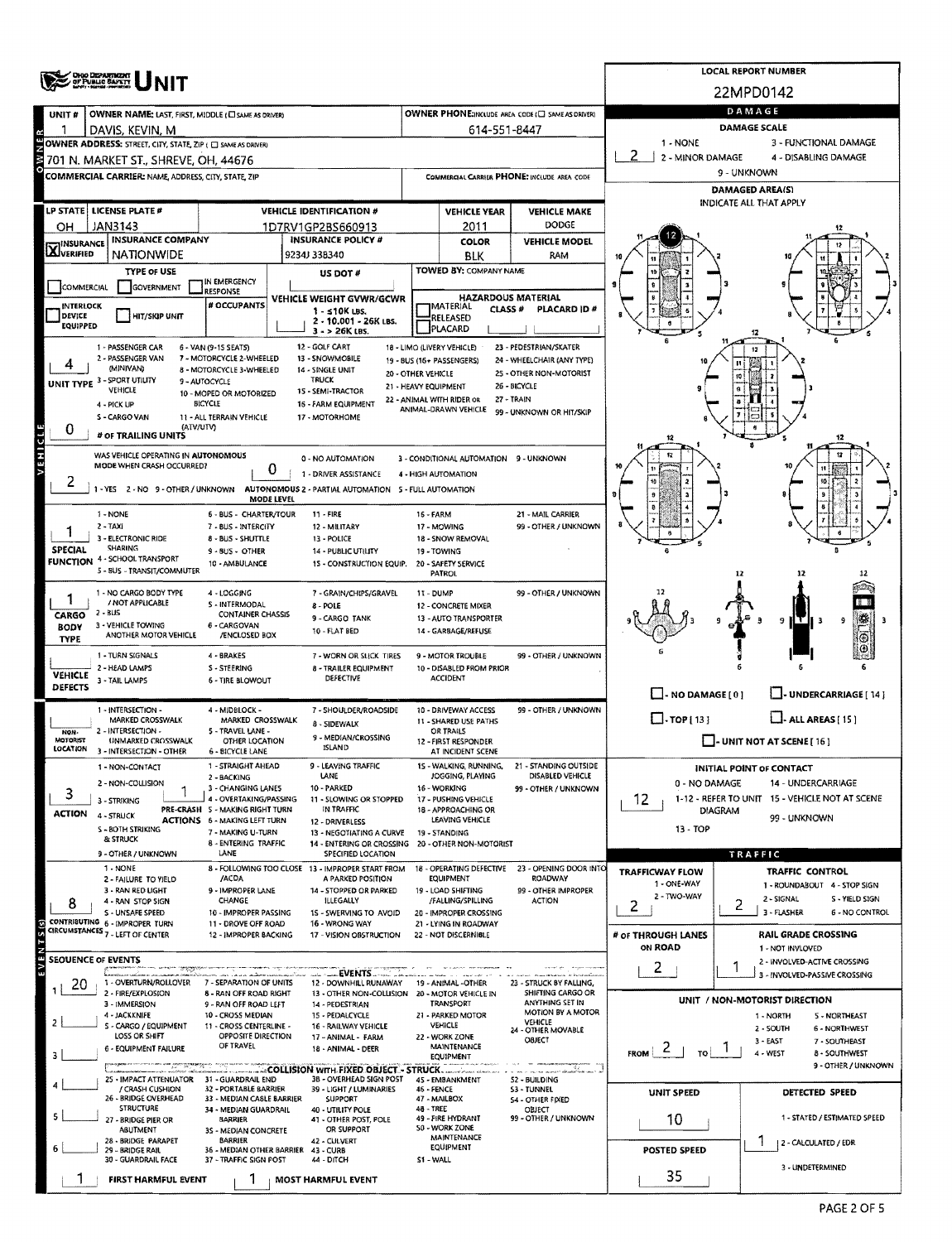|                                    | <b>ONO DEPARTMENT</b><br>OF PUBLIC BAFKTY                                                                    |                                                           | <b>LOCAL REPORT NUMBER</b>                                                                     |                      |                                                   |                                                       |                                                                       |                                                              |  |  |  |  |
|------------------------------------|--------------------------------------------------------------------------------------------------------------|-----------------------------------------------------------|------------------------------------------------------------------------------------------------|----------------------|---------------------------------------------------|-------------------------------------------------------|-----------------------------------------------------------------------|--------------------------------------------------------------|--|--|--|--|
|                                    |                                                                                                              |                                                           |                                                                                                |                      |                                                   |                                                       |                                                                       | 22MPD0142                                                    |  |  |  |  |
| unit #                             | OWNER NAME: LAST, FIRST, MIDDLE (CI SAME AS DRIVER)                                                          |                                                           | <b>OWNER PHONE:INCLUDE AREA CODE (E) SAME AS DRIVER)</b>                                       |                      | DAMAGE                                            |                                                       |                                                                       |                                                              |  |  |  |  |
| 2                                  | TROYER, VERLIN, W.                                                                                           |                                                           |                                                                                                |                      | 574-536-4676                                      |                                                       |                                                                       | DAMAGE SCALE                                                 |  |  |  |  |
|                                    | OWNER ADDRESS: STREET, CITY, STATE, ZIP ( C) SAME AS DRIVERY                                                 |                                                           |                                                                                                |                      |                                                   |                                                       | 1 - NONE                                                              | 3 - FUNCTIONAL DAMAGE                                        |  |  |  |  |
|                                    | 5272 TR 359, MILLERSBURG, OH, 44654                                                                          |                                                           |                                                                                                |                      |                                                   |                                                       | 2 - MINOR DAMAGE<br>4 - DISABLING DAMAGE<br>9 - UNKNOWN               |                                                              |  |  |  |  |
|                                    | COMMERCIAL CARRIER: NAME, ADDRESS, CITY, STATE, ZIP                                                          |                                                           |                                                                                                |                      |                                                   | COMMERCIAL CARRIER PHONE: INCLUDE AREA CODE           |                                                                       | <b>DAMAGED AREA(S)</b>                                       |  |  |  |  |
|                                    | <b>LP STATE LICENSE PLATE #</b>                                                                              |                                                           | <b>VEHICLE IDENTIFICATION #</b>                                                                |                      |                                                   |                                                       |                                                                       | INDICATE ALL THAT APPLY                                      |  |  |  |  |
| OН                                 | JBM1705                                                                                                      |                                                           | 2HKRW2H8XKH663593                                                                              |                      | <b>VEHICLE YEAR</b><br>2019                       | <b>VEHICLE MAKE</b><br>HONDA                          |                                                                       |                                                              |  |  |  |  |
|                                    | <b>INSURANCE COMPANY</b>                                                                                     |                                                           | <b>INSURANCE POLICY #</b>                                                                      |                      | <b>COLOR</b>                                      | <b>VEHICLE MODEL</b>                                  |                                                                       |                                                              |  |  |  |  |
| <b>X</b> INSURANCE                 | AMERICAN SELECT                                                                                              |                                                           | WNP 3669910                                                                                    |                      | SIL                                               | CR-V                                                  |                                                                       |                                                              |  |  |  |  |
|                                    | <b>TYPE OF USE</b>                                                                                           | IN EMERGENCY                                              | US DOT #                                                                                       |                      | TOWED BY: COMPANY NAME                            |                                                       |                                                                       |                                                              |  |  |  |  |
| COMMERCIAL                         | GOVERNMENT                                                                                                   | RESPONSE                                                  | VEHICLE WEIGHT GVWR/GCWR                                                                       |                      |                                                   | <b>HAZARDOUS MATERIAL</b>                             |                                                                       |                                                              |  |  |  |  |
| <b>INTERLOCK</b><br>DEVICE         | <b>HIT/SKIP UNIT</b>                                                                                         | # OCCUPANTS                                               | $1 - 10K$ LBS.                                                                                 |                      | MATERIAL<br>CLASS #<br>RELEASED                   | PLACARD ID#                                           |                                                                       |                                                              |  |  |  |  |
| EQUIPPED                           |                                                                                                              |                                                           | 2 - 10,001 - 26K LBS.<br>3 - > 26K LBS.                                                        |                      | PLACARD                                           |                                                       |                                                                       |                                                              |  |  |  |  |
|                                    | 1 - PASSENGER CAR                                                                                            | 6 - VAN (9-15 SEATS)                                      | 12 - GOLF CART                                                                                 |                      | 18 - LIMO (LIVERY VEHICLE)                        | 23 - PEDESTRIAN/SKATER                                |                                                                       |                                                              |  |  |  |  |
| 3                                  | 2 - PASSENGER VAN<br>(MINIVAN)                                                                               | 7 - MOTORCYCLE 2-WHEELED<br>8 - MOTORCYCLE 3-WHEELED      | 13 - SNOWMOBILE<br>14 - SINGLE UNIT                                                            | 20 - OTHER VEHICLE   | 19 - 8US (16+ PASSENGERS)                         | 24 - WHEELCHAIR (ANY TYPE)<br>25 - OTHER NON-MOTORIST |                                                                       |                                                              |  |  |  |  |
|                                    | UNIT TYPE 3 - SPORT UTILITY<br>VEHICLE                                                                       | 9 - AUTOCYCLE<br>10 - MOPED OR MOTORIZED                  | TRUCK<br>15 - SEMI-TRACTOR                                                                     | 21 - HEAVY EQUIPMENT |                                                   | 26 - BICYCLE                                          |                                                                       |                                                              |  |  |  |  |
|                                    | 4 - PICK UP                                                                                                  | <b>BICYCLE</b>                                            | 16 - FARM EQUIPMENT                                                                            |                      | 22 - ANIMAL WITH RIDER OR<br>ANIMAL-DRAWN VEHICLE | 27 - TRAIN                                            |                                                                       |                                                              |  |  |  |  |
|                                    | S - CARGO VAN<br>(ATV/UTV)                                                                                   | 11 - ALL TERRAIN VEHICLE                                  | 17 - MOTORHOME                                                                                 |                      |                                                   | 99 - UNKNOWN OR HIT/SKIP                              |                                                                       |                                                              |  |  |  |  |
| 0                                  | # OF TRAILING UNITS                                                                                          |                                                           |                                                                                                |                      |                                                   |                                                       |                                                                       |                                                              |  |  |  |  |
| <b>VEHICLE</b>                     | WAS VEHICLE OPERATING IN AUTONOMOUS                                                                          |                                                           | 0 - NO AUTOMATION                                                                              |                      | 3 - CONDITIONAL AUTOMATION 9 - UNKNOWN            |                                                       |                                                                       |                                                              |  |  |  |  |
|                                    | MODE WHEN CRASH OCCURRED?                                                                                    | 0                                                         | 1 - DRIVER ASSISTANCE                                                                          |                      | 4 - HIGH AUTOMATION                               |                                                       |                                                                       |                                                              |  |  |  |  |
| ۷                                  |                                                                                                              | <b>MODE LEVEL</b>                                         | 1 - YES 2 - NO 9 - OTHER / UNKNOWN AUTONOMOUS 2 - PARTIAL AUTOMATION S - FULL AUTOMATION       |                      |                                                   |                                                       |                                                                       |                                                              |  |  |  |  |
|                                    | 1 - NONE                                                                                                     | 6 - BUS - CHARTER/TOUR                                    | $11 - FIRE$                                                                                    | <b>16 - FARM</b>     |                                                   | 21 - MAIL CARRIER                                     |                                                                       |                                                              |  |  |  |  |
|                                    | $2 - TAXI$                                                                                                   | 12 - MILITARY                                             |                                                                                                | 17 - MOWING          | 99 - OTHER / UNKNOWN                              |                                                       |                                                                       |                                                              |  |  |  |  |
| <b>SPECIAL</b>                     | 3 - ELECTRONIC RIDE<br>8 - BUS - SHUTTLE<br>13 - POLICE<br>SHARING<br>9 - BUS - OTHER<br>14 - PUBLIC UTILITY |                                                           |                                                                                                |                      | 18 - SNOW REMOVAL<br>19 - TOWING                  |                                                       |                                                                       |                                                              |  |  |  |  |
|                                    | <b>FUNCTION 4 - SCHOOL TRANSPORT</b><br>S - BUS - TRANSIT/COMMUTER                                           | 10 - AMBULANCE                                            | 1S - CONSTRUCTION EQUIP.                                                                       |                      | 20 - SAFETY SERVICE                               |                                                       |                                                                       |                                                              |  |  |  |  |
|                                    |                                                                                                              |                                                           |                                                                                                |                      | PATROL                                            |                                                       |                                                                       | 12                                                           |  |  |  |  |
|                                    | 1 - NO CARGO BODY TYPE<br>/ NOT APPLICABLE                                                                   | 4 - LOGGING<br>S - INTERMODAL                             | 7 - GRAIN/CHIPS/GRAVEL<br>8 - POLE                                                             | 11 - DUMP            | 12 - CONCRETE MIXER                               | 99 - OTHER / UNKNOWN                                  |                                                                       |                                                              |  |  |  |  |
| <b>CARGO</b>                       | 2 - BUS<br>3 - VEHICLE TOWING                                                                                | <b>CONTAINER CHASSIS</b><br>6 - CARGOVAN                  | 9 - CARGO TANK                                                                                 |                      | 13 - AUTO TRANSPORTER                             |                                                       |                                                                       | 9                                                            |  |  |  |  |
| <b>BODY</b><br>TYPE                | ANOTHER MOTOR VEHICLE                                                                                        | /ENCLOSED BOX                                             | 10 - FLAT BED                                                                                  |                      | 14 - GARBAGE/REFUSE                               |                                                       |                                                                       |                                                              |  |  |  |  |
|                                    | 1 - TURN SIGNALS                                                                                             | 4 - BRAKES                                                | 7 - WORN OR SLICK TIRES                                                                        |                      | 9 - MOTOR TROUBLE                                 | 99 - OTHER / UNKNOWN                                  |                                                                       |                                                              |  |  |  |  |
| <b>VEHICLE</b>                     | 2 - HEAD LAMPS<br>3 - TAIL LAMPS                                                                             | <b>S-STEERING</b><br><b>6 - TIRE BLOWOUT</b>              | 8 - TRAILER EQUIPMENT<br>DEFECTIVE                                                             |                      | 10 - DISABLED FROM PRIOR<br><b>ACCIDENT</b>       |                                                       |                                                                       |                                                              |  |  |  |  |
| DEFECTS                            |                                                                                                              |                                                           |                                                                                                |                      |                                                   |                                                       | $\Box$ - NO DAMAGE [ 0 ]                                              | UNDERCARRIAGE [14]                                           |  |  |  |  |
|                                    | 1 - INTERSECTION -                                                                                           | 4 - MIDBLOCK -                                            | 7 - SHOULDER/ROADSIDE                                                                          |                      | 10 - DRIVEWAY ACCESS                              | 99 - OTHER / UNKNOWN                                  | $\Box$ -TOP [13]                                                      | $\Box$ - ALL AREAS [ 15 ]                                    |  |  |  |  |
| NON-                               | MARKED CROSSWALK<br>2 - INTERSECTION -                                                                       | MARKED CROSSWALK<br>S - TRAVEL LANE -                     | 8 - SIDEWALK<br>9 - MEDIAN/CROSSING                                                            |                      | 11 - SHARED USE PATHS<br><b>OR TRAILS</b>         |                                                       |                                                                       |                                                              |  |  |  |  |
| <b>MOTORIST</b><br><b>LOCATION</b> | UNMARKED CROSSWALK<br>3 - INTERSECTION - OTHER                                                               | OTHER LOCATION<br>6 - BICYCLE LANE                        | <b>ISLAND</b>                                                                                  |                      | 12 - FIRST RESPONDER<br>AT INCIDENT SCENE         |                                                       | $\Box$ - UNIT NOT AT SCENE [16]                                       |                                                              |  |  |  |  |
|                                    | 1 - NON-CONTACT                                                                                              | 1 - STRAIGHT AHEAD                                        | 9 - LEAVING TRAFFIC                                                                            |                      | 15 - WALKING, RUNNING,                            | 21 - STANDING OUTSIDE                                 |                                                                       | <b>INITIAL POINT OF CONTACT</b>                              |  |  |  |  |
|                                    | 2 - NON-COLLISION                                                                                            | 2 - BACKING<br>3 - CHANGING LANES                         | LANE<br>10 - PARKED                                                                            |                      | JOGGING, PLAYING<br>16 - WORKING                  | DISABLED VEHICLE<br>99 - OTHER / UNKNOWN              | 0 - NO DAMAGE                                                         | 14 - UNDERCARRIAGE                                           |  |  |  |  |
| 4                                  | 3 - STRIKING                                                                                                 | 4 - OVERTAKING/PASSING<br>PRE-CRASH S - MAKING RIGHT TURN | 11 - SLOWING OR STOPPED<br>IN TRAFFIC                                                          |                      | 17 - PUSHING VEHICLE<br>18 - APPROACHING OR       |                                                       | 1-12 - REFER TO UNIT 15 - VEHICLE NOT AT SCENE<br>6<br><b>DIAGRAM</b> |                                                              |  |  |  |  |
| <b>ACTION</b>                      | 4 - STRUCK                                                                                                   | <b>ACTIONS</b> 6 - MAKING LEFT TURN                       | 12 - DRIVERLESS                                                                                |                      | LEAVING VEHICLE                                   |                                                       |                                                                       | 99 - UNKNOWN                                                 |  |  |  |  |
|                                    | S - BOTH STRIKING<br><b>&amp; STRUCK</b>                                                                     | 7 - MAKING U-TURN<br>8 - ENTERING TRAFFIC                 | 13 - NEGOTIATING A CURVE<br>19 - STANDING<br>14 - ENTERING OR CROSSING 20 - OTHER NON-MOTORIST |                      |                                                   |                                                       | 13 - TOP                                                              |                                                              |  |  |  |  |
|                                    | 9 - OTHER / UNKNOWN                                                                                          | LANE                                                      | SPECIFIED LOCATION                                                                             |                      |                                                   |                                                       |                                                                       | TRAFFIC                                                      |  |  |  |  |
|                                    | 1 - NONE<br>2 - FAILURE TO YIELD                                                                             | /ACDA                                                     | B - FOLLOWING TOO CLOSE 13 - IMPROPER START FROM<br>A PARKED POSITION                          |                      | 18 - OPERATING DEFECTIVE<br><b>EQUIPMENT</b>      | 23 - OPENING DOOR INTO<br>ROADWAY                     | <b>TRAFFICWAY FLOW</b>                                                | <b>TRAFFIC CONTROL</b>                                       |  |  |  |  |
|                                    | 3 - RAN RED LIGHT<br>4 - RAN STOP SIGN                                                                       | 9 - IMPROPER LANE<br>CHANGE                               | 14 - STOPPED OR PARKED<br>ILLEGALLY                                                            |                      | 19 - LOAD SHIFTING<br>/FALLING/SPILLING           | 99 - OTHER IMPROPER<br>ACTION                         | 1 - ONE-WAY<br>2 - TWO-WAY                                            | 1 - ROUNDABOUT 4 - STOP SIGN<br>2 - SIGNAL<br>S - YIELD SIGN |  |  |  |  |
|                                    | S - UNSAFE SPEED                                                                                             | 10 - IMPROPER PASSING                                     | 15 - SWERVING TO AVOID                                                                         |                      | 20 - IMPROPER CROSSING                            |                                                       | 2                                                                     | 6<br>3 - FLASHER<br>6 - NO CONTROL                           |  |  |  |  |
|                                    | CONTRIBUTING 6 - IMPROPER TURN<br>CIRCUMSTANCES <sub>7</sub> - LEFT OF CENTER                                | 11 - DROVE OFF ROAD<br>12 - IMPROPER BACKING              | 16 - WRONG WAY<br>17 - VISION OBSTRUCTION                                                      |                      | 21 - LYING IN ROADWAY<br>22 - NOT DISCERNIBLE     |                                                       | # OF THROUGH LANES                                                    | <b>RAIL GRADE CROSSING</b>                                   |  |  |  |  |
| $(5)$ S $\pm$ N $\pm$              |                                                                                                              |                                                           |                                                                                                |                      |                                                   |                                                       | ON ROAD                                                               | 1 - NOT INVLOVED                                             |  |  |  |  |
|                                    | <b>SEQUENCE OF EVENTS</b>                                                                                    |                                                           | <b>EVENTS</b>                                                                                  |                      |                                                   |                                                       | 2                                                                     | 2 - INVOLVED-ACTIVE CROSSING                                 |  |  |  |  |
| 20                                 | 1 - OVERTURN/ROLLOVER                                                                                        | 7 - SEPARATION OF UNITS                                   | 12 - DOWNHILL RUNAWAY                                                                          |                      | 19 - ANIMAL - OTHER                               | 23 - STRUCK BY FALLING,                               |                                                                       | 3 - INVOLVED-PASSIVE CROSSING                                |  |  |  |  |
|                                    | 2 - FIRE/EXPLOSION<br>3 - MMERSION                                                                           | <b>B-RAN OFF ROAD RIGHT</b><br>9 - RAN OFF ROAD LEFT      | 13 - OTHER NON-COLLISION 20 - MOTOR VEHICLE IN<br>14 - PEDESTRIAN                              |                      | TRANSPORT                                         | SHIFTING CARGO OR<br>ANYTHING SET IN                  |                                                                       | UNIT / NON-MOTORIST DIRECTION                                |  |  |  |  |
|                                    | 4 - JACKKNIFE<br>S - CARGO / EQUIPMENT                                                                       | 10 - CROSS MEDIAN<br>11 - CROSS CENTERLINE -              | 15 - PEDALCYCLE<br>16 - RAILWAY VEHICLE                                                        |                      | 21 - PARKED MOTOR<br>VEHICLE                      | <b>MOTION 8Y A MOTOR</b><br>VEHICLE                   |                                                                       | 1 - NORTH<br><b>S-NORTHEAST</b>                              |  |  |  |  |
|                                    | LOSS OR SHIFT                                                                                                | OPPOSITE DIRECTION                                        | 17 - ANIMAL - FARM                                                                             |                      | 22 - WORK ZONE                                    | 24 - OTHER MOVABLE<br>OBJECT                          |                                                                       | 6 - NORTHWEST<br>2 - SOUTH<br>$3 - EAST$<br>7 - SOUTHEAST    |  |  |  |  |
|                                    | 6 - EQUIPMENT FAILURE                                                                                        | OF TRAVEL                                                 | 18 - ANIMAL - DEER                                                                             |                      | MAINTENANCE<br><b>EQUIPMENT</b>                   |                                                       | <b>FROM</b><br>TO                                                     | $\mathbf{z}$<br>4 - WEST<br>8 - SOUTHWEST                    |  |  |  |  |
|                                    | 25 - IMPACT ATTENUATOR 31 - GUARDRAIL END                                                                    |                                                           | . COLLISION WITH FIXED OBJECT - STRUCK.<br>3B - OVERHEAD SIGN POST                             |                      | 45 - EMBANKMENT                                   | The Construction of the Construction<br>52 - BUILDING |                                                                       | 9 - OTHER / UNKNOWN                                          |  |  |  |  |
|                                    | / CRASH CUSHION<br>26 - BRIDGE OVERHEAD                                                                      | 32 - PORTABLE BARRIER                                     | 39 - LIGHT / LUMINARIES                                                                        | 46 - FENCE           |                                                   | <b>S3 - TUNNEL</b>                                    | UNIT SPEED                                                            | DETECTED SPEED                                               |  |  |  |  |
|                                    | <b>STRUCTURE</b>                                                                                             | 33 - MEDIAN CABLE BARRIER<br>34 - MEDIAN GUARDRAIL        | SUPPORT<br>40 - UTILITY POLE                                                                   | 48 - TREE            | 47 - MAILBOX                                      | 54 - OTHER FIXED<br><b>OBJECT</b>                     |                                                                       |                                                              |  |  |  |  |
|                                    | 27 - BRIDGE PIER OR<br><b>ABUTMENT</b>                                                                       | <b>BARRIER</b><br>35 - MEDIAN CONCRETE                    | 41 - OTHER POST, POLE<br>OR SUPPORT                                                            |                      | 49 - FIRE HYDRANT<br>50 - WORK ZONE               | 99 - OTHER / UNKNOWN                                  | 0                                                                     | 1 - STATED / ESTIMATED SPEED                                 |  |  |  |  |
|                                    | 28 - BRIDGE PARAPET<br>29 - BRIDGE RAIL                                                                      | <b>BARRIER</b><br>36 - MEDIAN OTHER BARRIER 43 - CURB     | 42 - CULVERT                                                                                   |                      | <b>MAINTENANCE</b><br><b>EQUIPMENT</b>            |                                                       | POSTED SPEED                                                          | 2 - CALCULATED / EDR                                         |  |  |  |  |
|                                    | 30 - GUARDRAIL FACE                                                                                          | 37 - TRAFFIC SIGN POST                                    | 44 - DITCH                                                                                     | 51 - WALL            |                                                   |                                                       |                                                                       | 3 - UNDETERMINED                                             |  |  |  |  |
|                                    | FIRST HARMFUL EVENT                                                                                          |                                                           | <b>MOST HARMFUL EVENT</b>                                                                      |                      |                                                   |                                                       | 35                                                                    |                                                              |  |  |  |  |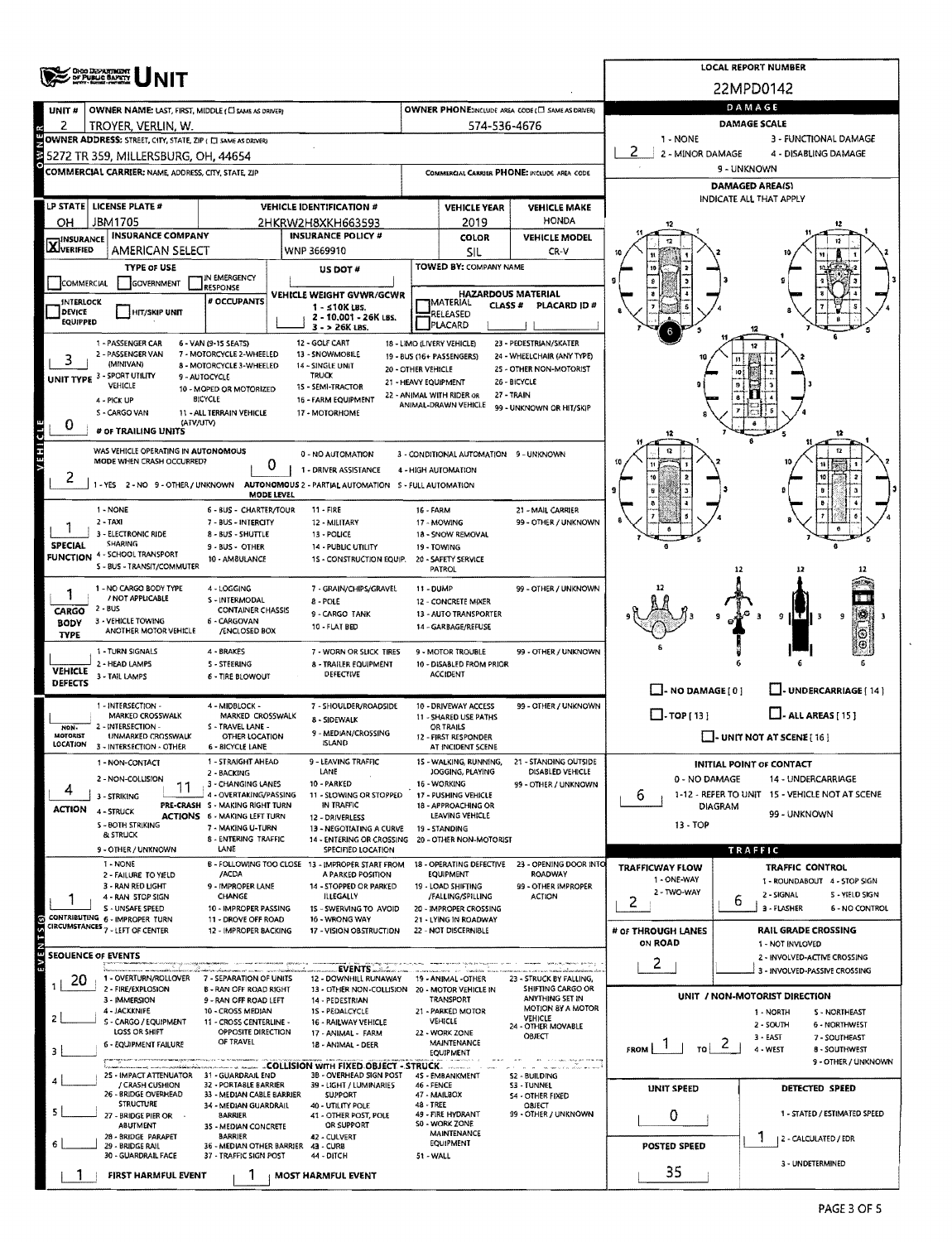|                     |                                                | <b>SERGER MOTORIST / NON-MOTORIST</b>                          |                                                                        |                    |                                                                                        |                        |                                                 |               |                                                                                        | <b>LOCAL REPORT NUMBER</b><br>22MPD0142                      |                                                                                 |                                                           |                        |                                                    |                                         |                          |  |
|---------------------|------------------------------------------------|----------------------------------------------------------------|------------------------------------------------------------------------|--------------------|----------------------------------------------------------------------------------------|------------------------|-------------------------------------------------|---------------|----------------------------------------------------------------------------------------|--------------------------------------------------------------|---------------------------------------------------------------------------------|-----------------------------------------------------------|------------------------|----------------------------------------------------|-----------------------------------------|--------------------------|--|
|                     | UNIT #                                         | NAME: LAST, FIRST, MIDDLE                                      |                                                                        |                    |                                                                                        |                        |                                                 |               |                                                                                        |                                                              | DATE OF BIRTH<br>AGE<br><b>GENDER</b>                                           |                                                           |                        |                                                    |                                         |                          |  |
|                     | 1                                              | DAVIS, KEVIN, M                                                |                                                                        |                    |                                                                                        |                        |                                                 |               |                                                                                        | 05/20/1972                                                   |                                                                                 |                                                           |                        |                                                    | 49                                      | м                        |  |
|                     |                                                | <b>ADDRESS: STREET, CITY, STATE, ZIP</b>                       |                                                                        |                    |                                                                                        |                        |                                                 |               |                                                                                        |                                                              | <b>CONTACT PHONE - INCLUDE AREA CODE</b>                                        |                                                           |                        |                                                    |                                         |                          |  |
| NON-MOTOR           |                                                |                                                                | 701 N. MARKET ST., SHREVE, OH, 44676                                   |                    |                                                                                        |                        |                                                 |               |                                                                                        |                                                              | 614-551-8447                                                                    |                                                           |                        |                                                    |                                         |                          |  |
|                     | INJURIES INJURED                               | <b>TAKEN</b>                                                   | <b>EMS AGENCY (NAME)</b>                                               |                    |                                                                                        |                        | INJURED TAKEN TO: MEDICAL FACILITY (NAME, CITY) |               | <b>SAFETY EQUIPMENT</b><br>lused                                                       |                                                              | <b>DOT-COMPLIANT</b><br><sup>J</sup> MC HELMET                                  | SEATING<br>POSITION                                       |                        | AIR BAG USAGE                                      | <b>EJECTION</b>                         | <b>TRAPPED</b>           |  |
|                     | 5                                              | BY<br>11                                                       |                                                                        |                    |                                                                                        |                        |                                                 |               | 4                                                                                      |                                                              |                                                                                 | 1                                                         | -1                     |                                                    | 1                                       | ı                        |  |
| <b>OTORIST</b>      |                                                |                                                                | OL STATE OPERATOR LICENSE NUMBER                                       |                    |                                                                                        | <b>OFFENSE CHARGED</b> |                                                 | LOCAL<br>CODE | OFFENSE DESCRIPTION                                                                    |                                                              |                                                                                 |                                                           |                        | <b>CITATION NUMBER</b>                             |                                         |                          |  |
|                     | ОH<br>OL CLASS                                 | <b><i>ENDORSEMENT</i></b>                                      | RR936889<br><b>RESTRICTION SELECT UP TO 3</b><br><b>DRIVER</b>         |                    |                                                                                        |                        | ALCOHOL / DRUG SUSPECTED                        |               | <b>CONDITION</b>                                                                       |                                                              | <b>ALCOHOL TEST</b>                                                             |                                                           |                        |                                                    | DRUG TEST(S)                            |                          |  |
|                     |                                                |                                                                |                                                                        |                    | <b>DISTRACTED</b>                                                                      | ALCOHOL                | MARIJUANA                                       |               |                                                                                        | <b>STATUS</b>                                                | <b>TYPE</b>                                                                     | VALUE                                                     | <b>STATUS</b>          | TYPE                                               |                                         | RESULTS SELECT UP TO 4   |  |
|                     | 4                                              | $18Y_1$                                                        |                                                                        |                    |                                                                                        | <b>OTHER DRUG</b>      |                                                 |               | 1                                                                                      | 1                                                            | 1                                                                               |                                                           | 1                      | 1                                                  |                                         |                          |  |
|                     | UNIT #                                         |                                                                | NAME: LAST, FIRST, MIDDLE                                              |                    |                                                                                        |                        |                                                 |               |                                                                                        |                                                              |                                                                                 | DATE OF BIRTH                                             |                        |                                                    | AGE                                     | <b>GENDER</b>            |  |
|                     | $\overline{2}$                                 | TROYER, VERLIN, W.<br><b>ADDRESS: STREET, CITY, STATE, ZIP</b> |                                                                        |                    |                                                                                        |                        |                                                 |               |                                                                                        |                                                              |                                                                                 | 12/10/1943                                                |                        |                                                    | 78                                      | м                        |  |
| <b>NON-MOTORIST</b> |                                                |                                                                | 5272 TR 359, MILLERSBURG, OH, 44654                                    |                    |                                                                                        |                        |                                                 |               |                                                                                        |                                                              |                                                                                 | <b>CONTACT PHONE - INCLUDE AREA CODE</b>                  |                        |                                                    |                                         |                          |  |
|                     | INJURIES   INJURED                             |                                                                | <b>EMS AGENCY (NAME)</b>                                               |                    |                                                                                        |                        | INJURED TAKEN TO: MEDICAL FACILITY (NAME CITY)  |               | <b>SAFETY EQUIPMENT</b>                                                                |                                                              | 574-536-4676<br><b>SEATING</b>                                                  |                                                           |                        | AIR BAG USAGE<br><b>EJECTION</b><br><b>TRAPPED</b> |                                         |                          |  |
|                     | 5                                              | <b>TAKEN</b><br>B٧<br>$\Box$                                   |                                                                        |                    |                                                                                        |                        |                                                 |               | USED<br>4                                                                              |                                                              | DOT-Compliant<br><b>MC HELMET</b>                                               | POSITION<br>1                                             | 1                      |                                                    | П                                       | 1                        |  |
|                     |                                                |                                                                | OL STATE OPPERATOR LICENSE NUMBER                                      |                    |                                                                                        | OFFENSE CHARGED        |                                                 | LOCAL         | OFFENSE DESCRIPTION                                                                    |                                                              |                                                                                 |                                                           |                        | <b>CITATION NUMBER</b>                             |                                         |                          |  |
| <b>DTORST</b>       | OН                                             | UN079320                                                       |                                                                        |                    |                                                                                        |                        |                                                 | CODE          |                                                                                        |                                                              |                                                                                 |                                                           |                        |                                                    |                                         |                          |  |
|                     | OL CLASS                                       | ENDORSEMENT                                                    | <b>RESTRICTION SELECT UP TO 3</b>                                      | <b>DRIVER</b>      |                                                                                        |                        | ALCOHOL / DRUG SUSPECTED                        |               | <b>CONDITION</b>                                                                       | <b>ALCOHOL TEST</b>                                          |                                                                                 |                                                           | <b>DRUG TEST(S)</b>    |                                                    |                                         |                          |  |
|                     | 4                                              |                                                                |                                                                        | $BY_1$             | <b>DISTRACTED</b>                                                                      | ALCOHOL                | <b>MARUUANA</b><br>1                            |               |                                                                                        | <b>STATUS</b>                                                | <b>TYPE</b>                                                                     | VALUE                                                     | <b>STATUS</b>          | <b>TYPE</b>                                        |                                         | RESULTS SELECT UP TO 4   |  |
|                     | UNIT#                                          |                                                                | NAME: LAST, FIRST, MIDDLE                                              |                    |                                                                                        | OTHER DRUG             |                                                 |               |                                                                                        | 1                                                            | 1                                                                               | DATE OF BIRTH                                             | 1                      |                                                    | <b>AGE</b>                              | <b>GENDER</b>            |  |
|                     |                                                |                                                                |                                                                        |                    |                                                                                        |                        |                                                 |               |                                                                                        |                                                              |                                                                                 |                                                           |                        |                                                    |                                         |                          |  |
|                     |                                                | ADDRESS: STREET, CITY, STATE, ZIP                              |                                                                        |                    |                                                                                        |                        |                                                 |               |                                                                                        | <b>CONTACT PHONE - INCLUDE AREA CODE</b>                     |                                                                                 |                                                           |                        |                                                    |                                         |                          |  |
| <b>OTORI</b>        |                                                |                                                                |                                                                        |                    |                                                                                        |                        |                                                 |               |                                                                                        |                                                              |                                                                                 |                                                           |                        |                                                    |                                         |                          |  |
| <b>NON-M</b>        | <b>INJURIES   INJURED</b>                      | <b>TAKEN</b>                                                   | <b>EMS AGENCY (NAME)</b>                                               |                    |                                                                                        |                        | INJURED TAKEN TO: MEDICAL FACILITY (NAME, CITY) |               | <b>SAFETY EQUIPMENT</b><br><b>USED</b>                                                 |                                                              | <b>SEATING</b><br>AIR BAG USAGE<br><b>EJECTION</b><br>DOT-COMPLIANT<br>POSITION |                                                           |                        |                                                    |                                         | <b>TRAPPED</b>           |  |
|                     |                                                | В٧                                                             |                                                                        |                    |                                                                                        |                        |                                                 |               | <b>IMC HELMET</b>                                                                      |                                                              |                                                                                 |                                                           |                        |                                                    |                                         |                          |  |
| <b>FOR</b>          |                                                |                                                                | OL STATE OPERATOR LICENSE NUMBER                                       |                    |                                                                                        | <b>OFFENSE CHARGED</b> |                                                 | LOCAL<br>CODE |                                                                                        | OFFENSE DESCRIPTION                                          |                                                                                 |                                                           | <b>CITATION NUMBER</b> |                                                    |                                         |                          |  |
|                     |                                                |                                                                | $\epsilon = -\epsilon_2$                                               |                    |                                                                                        |                        |                                                 |               |                                                                                        |                                                              |                                                                                 |                                                           |                        |                                                    |                                         |                          |  |
|                     | OL CLASS                                       | <b>ENDORSEMENT</b>                                             | <b>RESTRICTION SELECT UP TO 3</b>                                      |                    | <b>DRIVER</b><br>ALCOHOL / DRUG SUSPECTED<br><b>DISTRACTED</b><br>ALCOHOL<br>MARIJUANA |                        |                                                 |               | <b>CONDITION</b>                                                                       | <b>ALCOHOL TEST</b><br><b>STATUS</b><br><b>TYPE</b><br>VALUE |                                                                                 | <u>DRUG TEST(S)</u><br><b>STATUS</b><br><b>TYPE</b>       |                        | RESULTS SELECT UP TO 4                             |                                         |                          |  |
|                     |                                                |                                                                |                                                                        | BY                 |                                                                                        | <b>OTHER DRUG</b>      |                                                 |               |                                                                                        |                                                              |                                                                                 |                                                           |                        |                                                    |                                         |                          |  |
|                     |                                                |                                                                | <b>SEATING POSITION</b>                                                |                    | <b>AIR BAG</b>                                                                         |                        | <b>OL CLASS</b>                                 |               | OL RESTRICTION(S)                                                                      |                                                              |                                                                                 | DRIVER DISTRACTION                                        |                        |                                                    |                                         |                          |  |
|                     | 1 - FATAL®<br>2 SUSPECTED SERIOUS              |                                                                | - FRONT - LEFT SIDE<br>(MOTORCYCLE DRIVER)                             |                    | 1 - NOT DEPLOYED<br><b>2. DEPLOYED FRONT</b>                                           |                        | 1 - CLASS A                                     |               | - ALCOHOL INTERLOCK<br>DEVICE                                                          |                                                              |                                                                                 | 1 - NOT DISTRACTED<br>2 - MANUALLY OPERATING AN           |                        |                                                    | 1. NONE GIVEN<br>2 - TEST REFUSED       |                          |  |
| 13                  | <b>INJURY</b><br>- SUSPECTED MINOR-            |                                                                | - FRONT - MIDDLE<br>- FRONT - RIGHT SIDE                               |                    | 3 - DEPLOYED SIDE<br>4 - DEPLOYED BOTH                                                 |                        | 2 CLASS B<br>3 CLASS C                          |               | 2 - CDL INTRASTATE ONLY<br>3 - CORRECTIVE LENSES.                                      |                                                              |                                                                                 | <b>ELECTRONIC</b><br><b>COMMUNICATION DEVICE</b>          |                        |                                                    | 3 - TEST GIVEN,                         | CONTAMINATED SAMPLE      |  |
|                     | <b>INJURY:</b><br>- POSSIBLE INJURY            |                                                                | <b>SECOND - LEFT SIDE</b><br>(MOTORCYCLE PASSENGER)                    | <b>FRONT/SIDE</b>  | <b>5 NOT APPLICABLE</b>                                                                |                        | <b>4 - REGULAR CLASS</b>                        |               | 4 - FARM WAIVER<br>5 - EXCEPT CLASS A BUS.                                             |                                                              |                                                                                 | (TEXTING, TYPING,<br>гилі імгі<br>- TALKING ON HANDS-FREE |                        |                                                    | / UNUSABLE<br>- TEST GIVEN.             |                          |  |
|                     | - NO APPARENT INJURY                           |                                                                | - SECOND - MIDDLE<br>6 - SECOND - RIGHT SIDE:                          |                    | 9 - DEPLOYMENT UNKNOWN                                                                 |                        | $(OHIO = D)$<br>5 - M/C MOPED ONLY              |               | <b>6 - EXCEPT CDASS A</b><br><b>&amp; CLASS B BUS</b><br><b>EXCEPT TRACTOR-TRAILER</b> |                                                              |                                                                                 | <b>COMMUNICATION DEVICE</b><br>4 - TALKING ON HAND-HELD   |                        |                                                    | RESULTS KNOWN<br><b>5-TEST GIVEN.</b>   |                          |  |
|                     |                                                | INJURIES TAKEN BY                                              | 7-THIRD-LEET SIDE<br>(MOTORCYCLE SIDE CAR)                             | <b>NOT ELECTED</b> | <b>EJECTION</b>                                                                        |                        | 6 - NO VALID OL                                 |               | 8 - INTERMEDIATE LICENSE<br><b>RESTRICTIONS</b>                                        |                                                              |                                                                                 | COMMUNICATION DEVICE<br>- OTHER ACTIVITY WITH AN          |                        |                                                    | RESULTS UNKNOWN.                        | <b>ALCOHOL TEST TYPE</b> |  |
|                     | NOT TRANSPORTED                                |                                                                | 8 - Third - Middle<br>9 - THIRD - RIGHT SIDE                           |                    | 2 - PARTIALLY EJECTED<br>3 - TOTALLY EJECTED                                           |                        | OL ENDORSEMENT                                  |               | LEARNER'S PERMIT<br><b>RESTRICTIONS</b>                                                |                                                              |                                                                                 | ELECTRONIC DEVICE<br>6 - PASSENGER                        |                        | 1 - NONE                                           |                                         |                          |  |
|                     | <b>TREATED AT SCENE</b><br>- EMS               |                                                                | 10 - SLEEPER SECTION.<br>OF TRUCK CAB                                  |                    | 4 - NOT APPLICABLE                                                                     |                        | H - HAZMAT                                      |               | 10 - LIMITED TO DAYLIGHT<br>∷ONLY∄                                                     |                                                              |                                                                                 | 7 - OTHER DISTRACTION<br><b>INSIDE THE VEHICLE</b>        |                        | 2 - BLOOD<br>3 URINE                               |                                         |                          |  |
|                     | 3.- POLICE                                     |                                                                | PASSENGER IN<br>OTHER ENCLOSED CARGO                                   |                    | <b>TRAPPED</b><br>14 - NOT TRAPPED                                                     |                        | <b>M-MOTORCYCLE</b><br>P - PASSENGER            |               | 11 - LIMITED TO EMPLOYMENT<br>12 - LIMITED - OTHER                                     |                                                              |                                                                                 | <b>8 - OTHER DISTRACTION</b><br>OUTSIDE THE VEHICLE       |                        | 4 - BREATH<br>5 - OTHER                            |                                         |                          |  |
|                     | 9'- OTHER / UNKNOWN                            |                                                                | AREA (NON-TRAILING UNIT,<br>BUS, PICK-UP WITH CAPI<br>2 - PASSENGER IN |                    | 2 - EXTRICATED BY<br>MECHANICAL MEANS                                                  |                        | N-TANKER<br>Q - MOTOR SCOOTER                   |               | 13 - MECHANICAL DEVICES<br>(SPECIAL BRAKES, HAND,                                      |                                                              |                                                                                 | 9 OTHER / UNKNOWN<br><b>CONDITION</b>                     |                        | 1-NONE                                             |                                         | <b>DRUG TEST TYPE</b>    |  |
|                     | 1 - NONE USED                                  | SAFETY EQUIPMENT                                               | UNENCLOSED CARGO AREA 5 - FREED BY<br>13 - TRAILING UNIT               |                    | NON-MECHANICAL MEANS                                                                   |                        | R - THREE-WHEEL                                 |               | CONTROLS, OR OTHER.<br><b>ADAPTIVE DEVICES)</b><br>14 - MILITARY VEHICLES ONLY         |                                                              |                                                                                 | <b>1 - APPARENTLY NORMAL!</b><br>2 - PHYSICAL IMPAIRMENT  |                        | $2 - BLOOD$<br>3- URINE                            |                                         |                          |  |
|                     | 2 - SHOULDER BELT ONLY<br>USED & #             |                                                                | 14 - RIDING ON VEHICLE<br><b>EXTERIOR</b>                              |                    |                                                                                        |                        | MOTORCYCLE<br>S'-SCHOOL BUS                     |               | 15 - MOTOR VEHICLES<br><b>WITHOUT AIR BRAKES</b>                                       |                                                              |                                                                                 | 3 - EMOTIONAL (E.G.)<br>DEPRESSED, ANGRY,                 |                        | 4 - OTHER                                          |                                         |                          |  |
|                     | LAP BELT ONLY USED.<br>4 - SHOULDER & LAP BELT |                                                                | (NON-TRAILING UNIT)<br>15 NON-MOTORIST                                 |                    |                                                                                        |                        | t - DOUBLE & TRIPLE.<br>TRAILERS                |               | 16 - OUTSIDE MIRROR<br>17 - PROSTHETIC AID                                             |                                                              | 4 - ILLNESS                                                                     | DISTURBED)                                                |                        |                                                    | 1 - AMPHETAMINES                        | DRUG TEST RESULT(S)      |  |
|                     | USED                                           | 5 - CHILD RESTRAINT SYSTEM                                     | 99 - OTHER / UNKNOWN                                                   |                    |                                                                                        |                        | X - TANKER / HAZMAT                             |               | 18 - OTHER                                                                             |                                                              |                                                                                 | 5 - FELL ASLEEP, FAINTED,<br>FATIGUED, ETC.               |                        |                                                    | 2 - BARBITURATES<br>3 - BENZODIAZEPINES |                          |  |
|                     | <b>FORWARD FACING</b>                          | 6- CHILD RESTRAINT SYSTEM                                      |                                                                        |                    |                                                                                        |                        | <b>GENDER</b>                                   |               |                                                                                        |                                                              |                                                                                 | 6 - UNDER THE INFLUENCE OF<br>MEDICATIONS / DRUGS /       |                        | 5 - COCAINE                                        | 4 - CANNABINOIDS                        |                          |  |
|                     | - REAR FACING<br>7. BOOSTER SEAT               |                                                                |                                                                        |                    |                                                                                        |                        | F - FEMALE                                      |               |                                                                                        |                                                              |                                                                                 | <b>ALCOHOL</b><br>- OTHER / UNKNOWN                       |                        | 7 - OTHER                                          | 6 - OPIATES / OPIOIDS                   |                          |  |
|                     | 8 - HELMET USED                                | 9 - PROTECTIVE PADS USED                                       |                                                                        |                    |                                                                                        |                        | M - MALE<br>U <sub>2</sub> - OTHER / UNKNOWN    |               |                                                                                        |                                                              |                                                                                 |                                                           |                        |                                                    | <b>8 - NEGATIVE RESULTS</b>             |                          |  |
|                     | (ELBOWS, KNEES, ETC)                           | 10 - REFLECTIVE CLOTHING<br>11 - LIGHTING - PEDESTRIAN         |                                                                        |                    |                                                                                        |                        |                                                 |               |                                                                                        |                                                              |                                                                                 |                                                           |                        |                                                    |                                         |                          |  |
|                     | / BICYCLE ONLY<br>99 - OTHER / UNKNOWN         |                                                                |                                                                        |                    |                                                                                        |                        |                                                 |               |                                                                                        |                                                              |                                                                                 |                                                           |                        |                                                    |                                         |                          |  |

 $\hat{\mathcal{A}}$